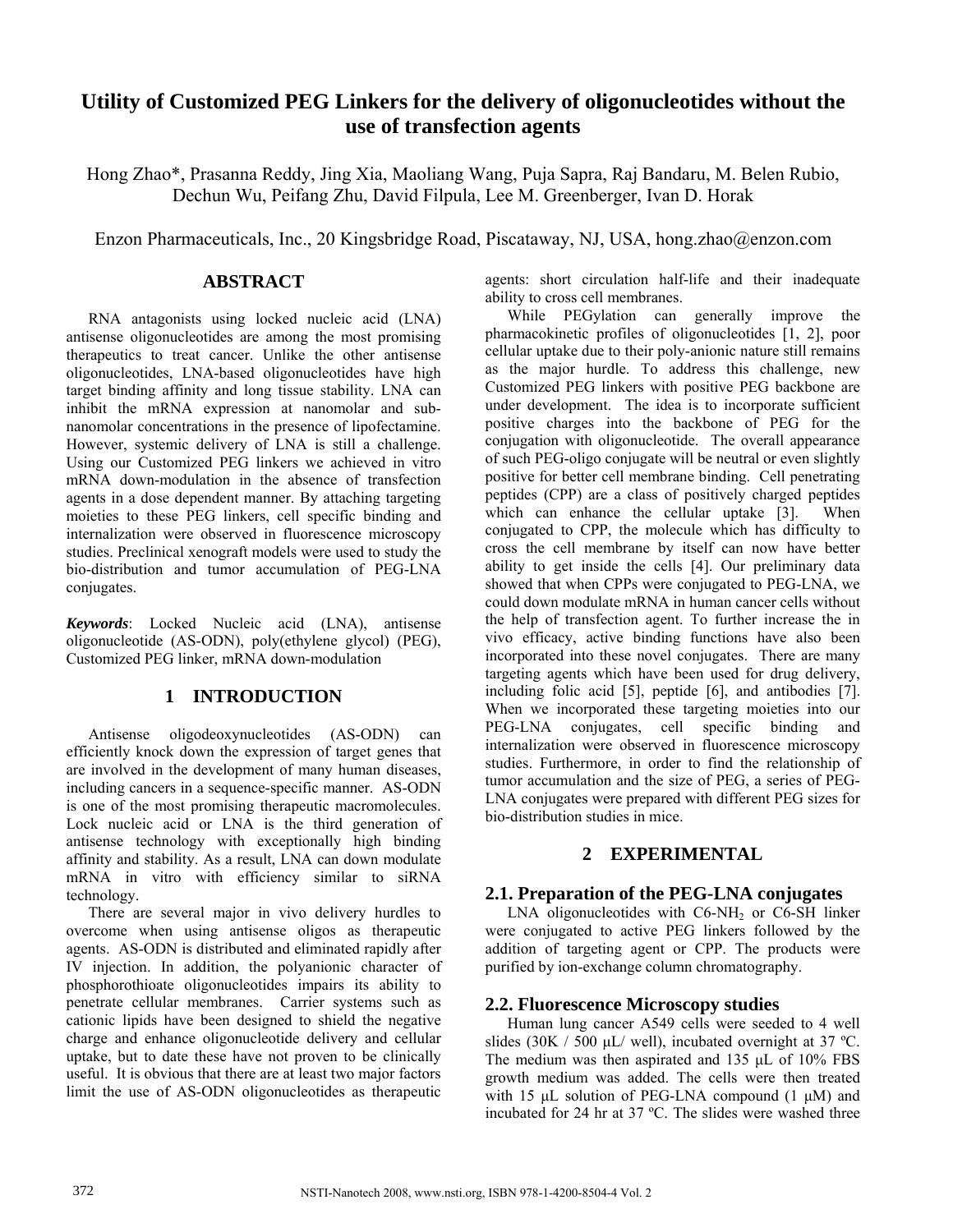times with 1% BSA PBS and the samples were analyzed by fluorescence microscopy.

### **2.3. In vitro efficacy study**

 A549cells were seeded at 2.5 x 105/12-well and incubated overnight at 37 °C. The cells were washed once with Opti-MEM, then the PEG-LNA compounds were added with or without lipofectamine, and incubated for 24 hours. Total RNA was prepared using RNAqueous Kit (Ambion) following the manufacturer's instructions. The RNA concentrations were determined by OD at 260 nm, and 2.0 µg of total RNA were used for cDNA synthesis. Real-time PCR was conducted on ABI 7300 instrument. 100 ng of each sample was analyzed by Multiplex Tagman gene expression assays using human survivin gene set (Hs 00153353 m1) and GAPDH as house keeping gene.

#### **2.4. Bio-distribution study**

 Animals were injected with A549 cells and tumors were grown to  $\sim$ 100 mm<sup>3</sup>. PEG-LNA compounds and naked LNA were injected at 10 mg/kg dosing at q3d x4. After completion of dosing, the animals were sacrificed and tumor samples were analyzed using RNA hybridization assay.

#### **3 RESULTS**

#### **3.1 Florescence microscopy studies**

Dye labeled PEG-LNA conjugates were prepared using FAM labeled LNA. Two different targeting moieties RGD peptide and folic acid were used to study the cell specific cellular uptake by fluorescence microscopy (Table 1).

Table 1. PEG-conjugates for in vitro studies

| <b>PEG</b> size | <b>Compound Name</b> |
|-----------------|----------------------|
| 20 kDa          | RGD-PEG-LNA-FAM      |
| 5 kDa           | folate-PEG-LNA-FAM   |
| 20 kDa          | TAT-PEG-LNA          |

 U87 cells which over-expressing RGD receptors were treated with 100 nM of RGD-PEG-LNA-FAM. Internalization of PEG-LNA conjugate was clearly observed after 24 h of incubation without any transfection agents (Fig 1). Meantime, naked LNA by itself did not show any uptake under the same conditions. Competitive binding studies were performed by incubating the cells with cold RGD peptide and followed by treating with PEG-LNA compounds. Inhibition of binding was observed.



 **Fig 1:** Fluorescence microscopy: Uptake of RGD-PEG-LNA-FAM (100 nM) in U87 cells at 24 h, 37 °C.

 Similar binding and internalization effects were obtained when folate receptors over-expressing KB cells were treated with folate-PEG-LNA-FAM conjugate (Fig 2). Again, binding was inhibited completely by the addition of free folic acid to the medium prior to the addition of PEG-LNA compound.



**Fig 2:** Fluorescence microscopy: 100 nM Folate-PEG-LNA-FAM in KB cells at 24 h, 37 °C.

#### **3.2. In vitro efficacy study**

 We then studied the in vitro efficacy of TAT-PEG-LNA construct in A549 cell line using anti-survivin LNA. The RT-PCR results showed that TAT-PEG-LNA conjugate could down regulate survivin mRNA in a dose-dependent manner with an IC<sub>50</sub> of  $\sim$ 100 nM without any transfection agents (Fig.3).



**Fig 3:** Survivin mRNA down-modulation in A549 cells

#### **3.3. Bio-distribution study**

 We prepared PEG-LNA conjugates with two different PEG sizes, 40 kDa and 10 kDa, to study the LNA biodistribution in mice (Table 2).

Table 2. PEG-LNA conjugates for bio-distribution studies

| <b>PEG</b> size           | <b>Compound Name</b> |
|---------------------------|----------------------|
| 40 kDa & 10 kDa           | TAT-PEG-LNA          |
| 40 kDa & 10 kDa   PEG-LNA |                      |

 The 40 kDa PEG-LNA conjugates showed higher tumor accumulation compared to naked LNA or 10k PEG-LNA conjugates. At 12 hours after dosing, about 1.75% of total injected dose of 40 kDa PEG-LNA conjugate was found in the solid tumor (Fig. 4)